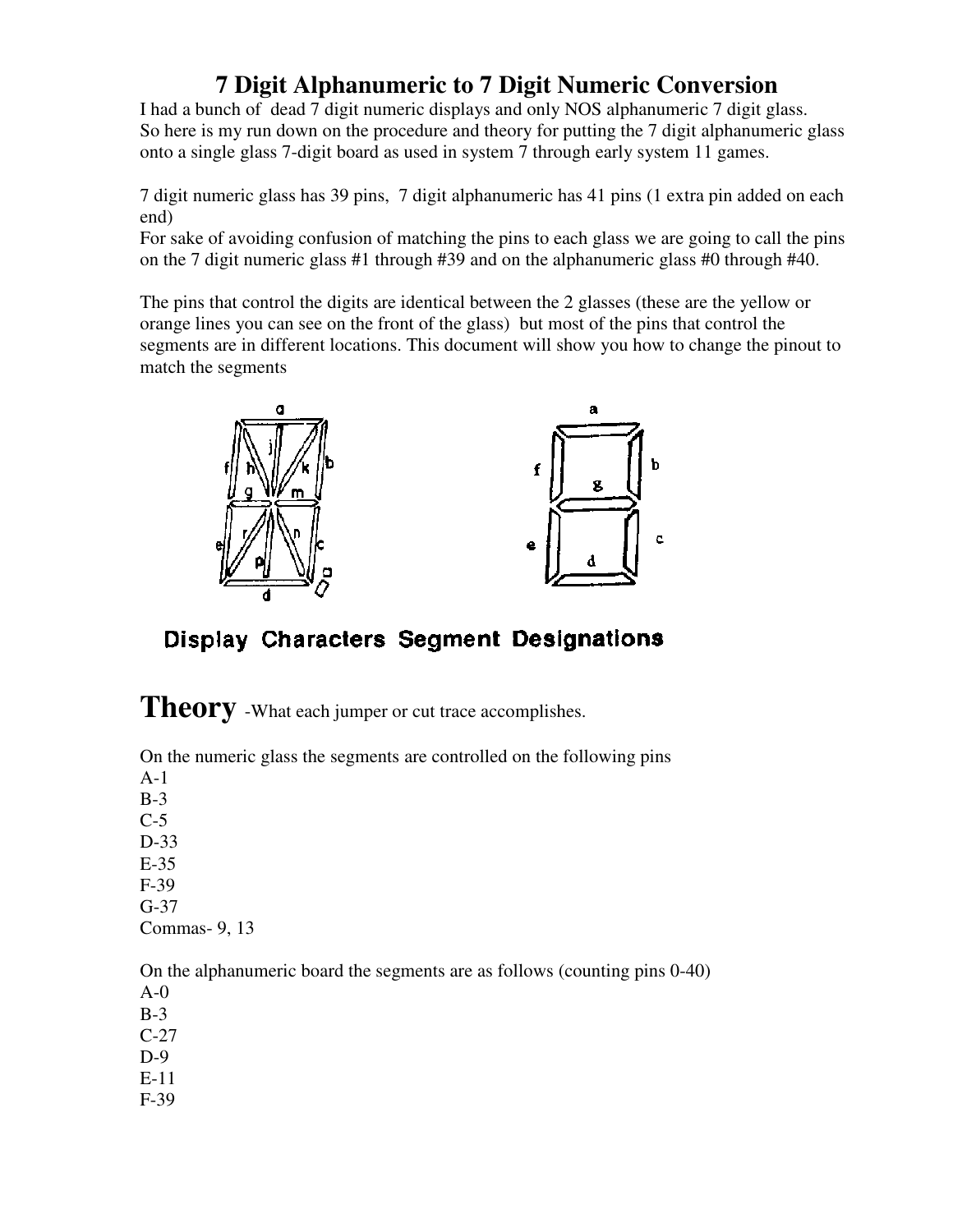G-35 H-1 Not USED J-40 Not USED K-37 Not USED M-25 To be combined with G to form middle segment N-31 Not USED P-15 Not USED R-29 Not USED Dot-7 To be combined with comma Comma-13

So to match the segments from the numeric to the segments on the alpha we will be connecting the alpha glass pins to the numeric board traces. Here is the theory on what we are doing.

| Segment      | Alpha Pin | Numeric Trace | <b>Jumper Needed</b> |
|--------------|-----------|---------------|----------------------|
| $\mathbf{A}$ |           |               | No                   |
| B            |           |               | No                   |
| $\mathbf C$  | 27        | 5             | Yes                  |
| D            | 9         | 33            | Yes                  |
| E            | 11        | 35            | Yes                  |
| $\mathbf{F}$ | 39        | 39            | No                   |
| G/M          | 35/25     | 37            | Yes $x2$             |
| Dot/Comma    | 7/13      | 9/13          | Yes                  |

The three trace cuts are to keep the following segments from shorting to each other Cut by Pin #9- separates segment D from the comma Cut by Pin #31- separates the Dot from segment N

Cut by Pin #35- separates the Segment G from E

## **Application**

Any and all of the 6 unused pins can be cut from the display glass, however it is only necessary to remove 3 of the pins #1, #37 and #40. Pins #15, 29 and 31 are optional. I leave a little bit leftover so that repairs can be made if the wrong one is accidentally cut.

(note when looking at the glass from the front,  $pin # 0$  is on the right side and pin  $#40$  is on the left)

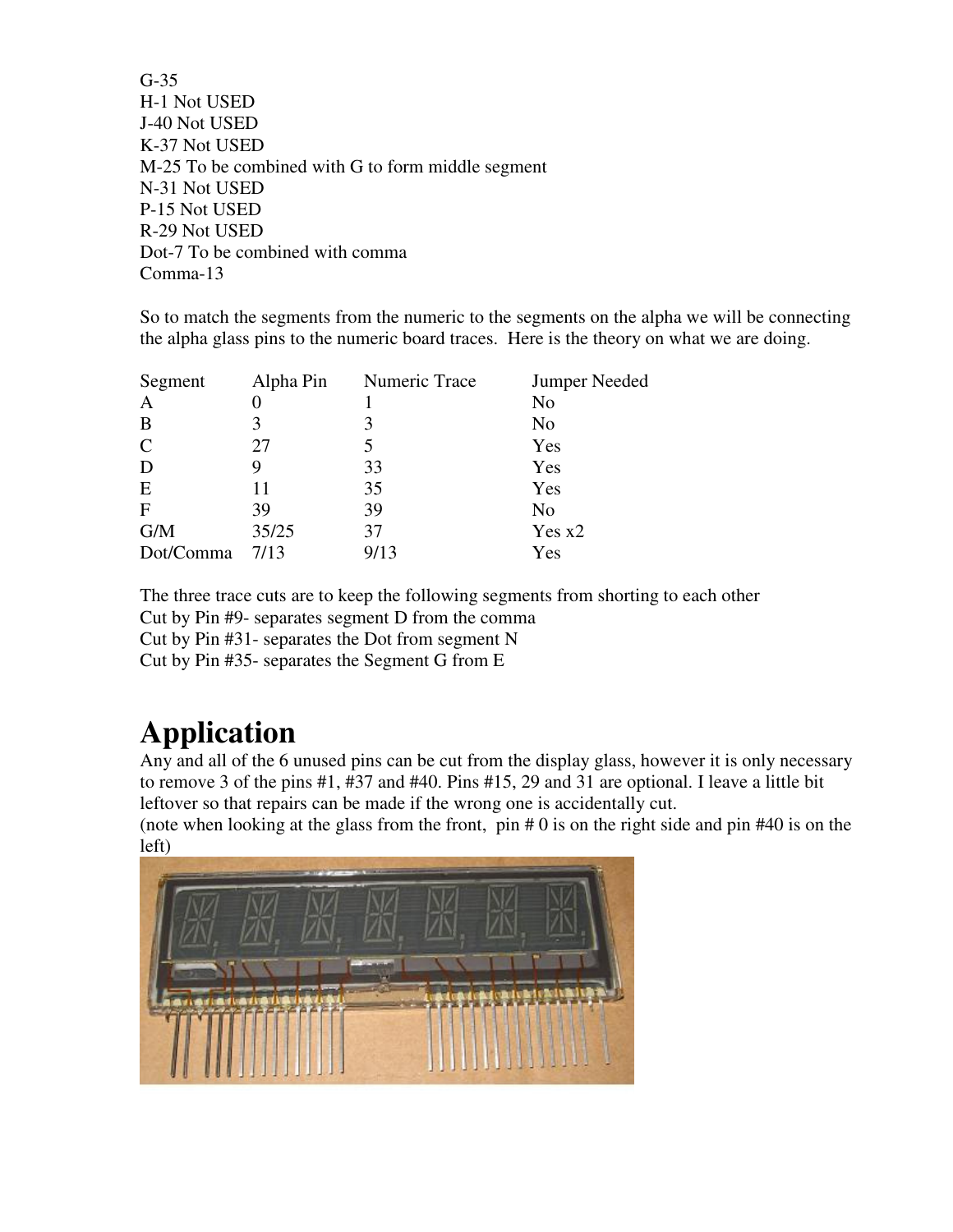Install the glass into the board as normal but insert Pin #0 into Hole #1 and Pin #2 into hole #2… etc all the way down the line with pin #39 going into the last hole and what's left of pin #40 is not over a hole.

Make sure what is left of pin #1 does not short to pin #0





Now we need to cut 3 traces on the board Cut the traces above pin's # 9 and #35 Cut the trace below pin #31. Try to cut the traces a little ways away from the pins ,

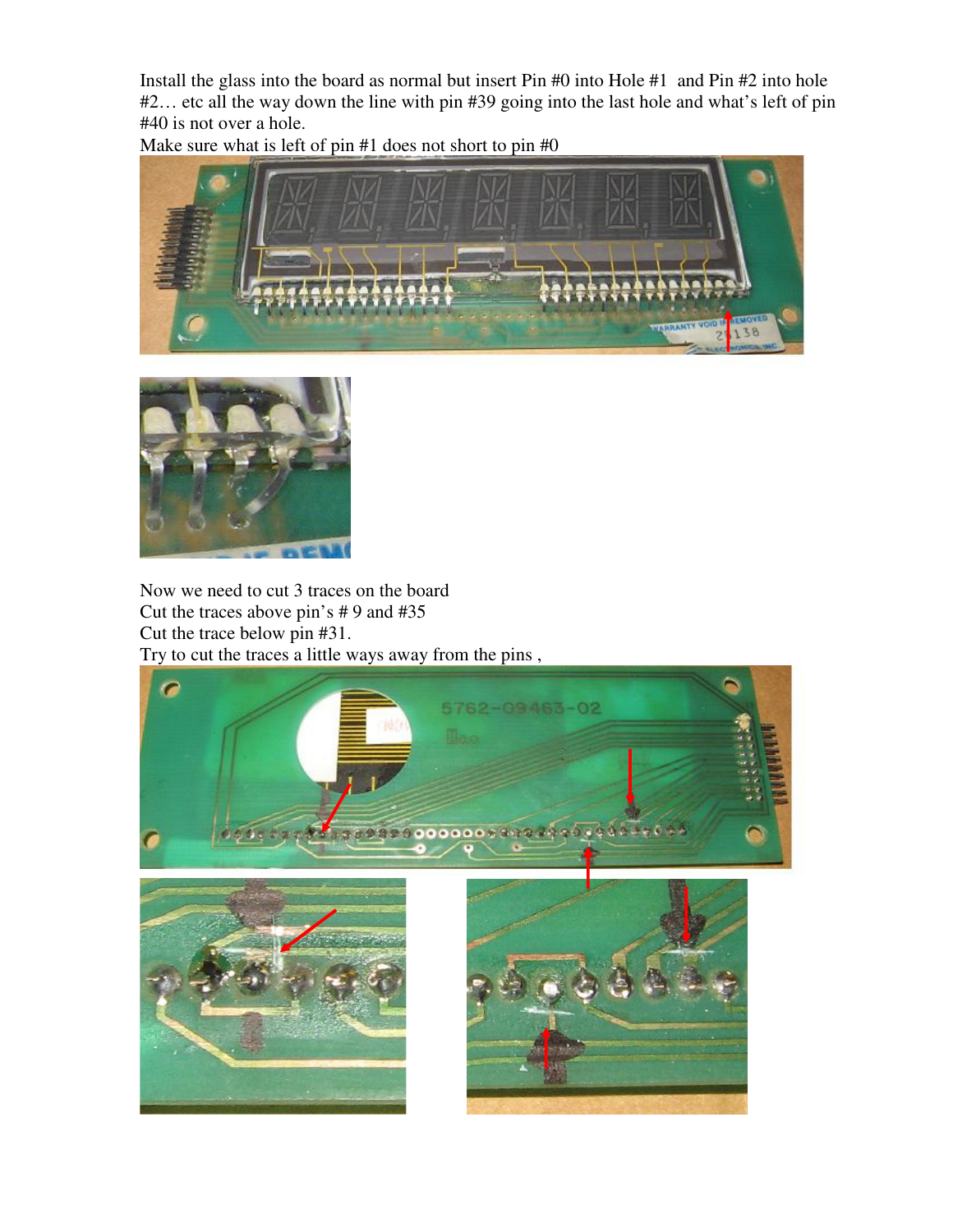After the 3 traces are cut we will need to install 6 jumpers. 2 short ones and 4 long ones. The first jumper is from Pin #27 to the third trace underneath the part number in the picture (this is the third trace from the top in this group. This is the trace coming from pin #5 in case your board has a different layout) Just scrape off the green coating from over the trace and add some solder to it.





The next 2 jumpers are the short ones.

Jumper Pin #13 to the lowest trace directly underneath it (trace from pin #7) Jumper Pin #35 to Pin #37 (be careful not to reattach the cut trace on #35 or short to #36)





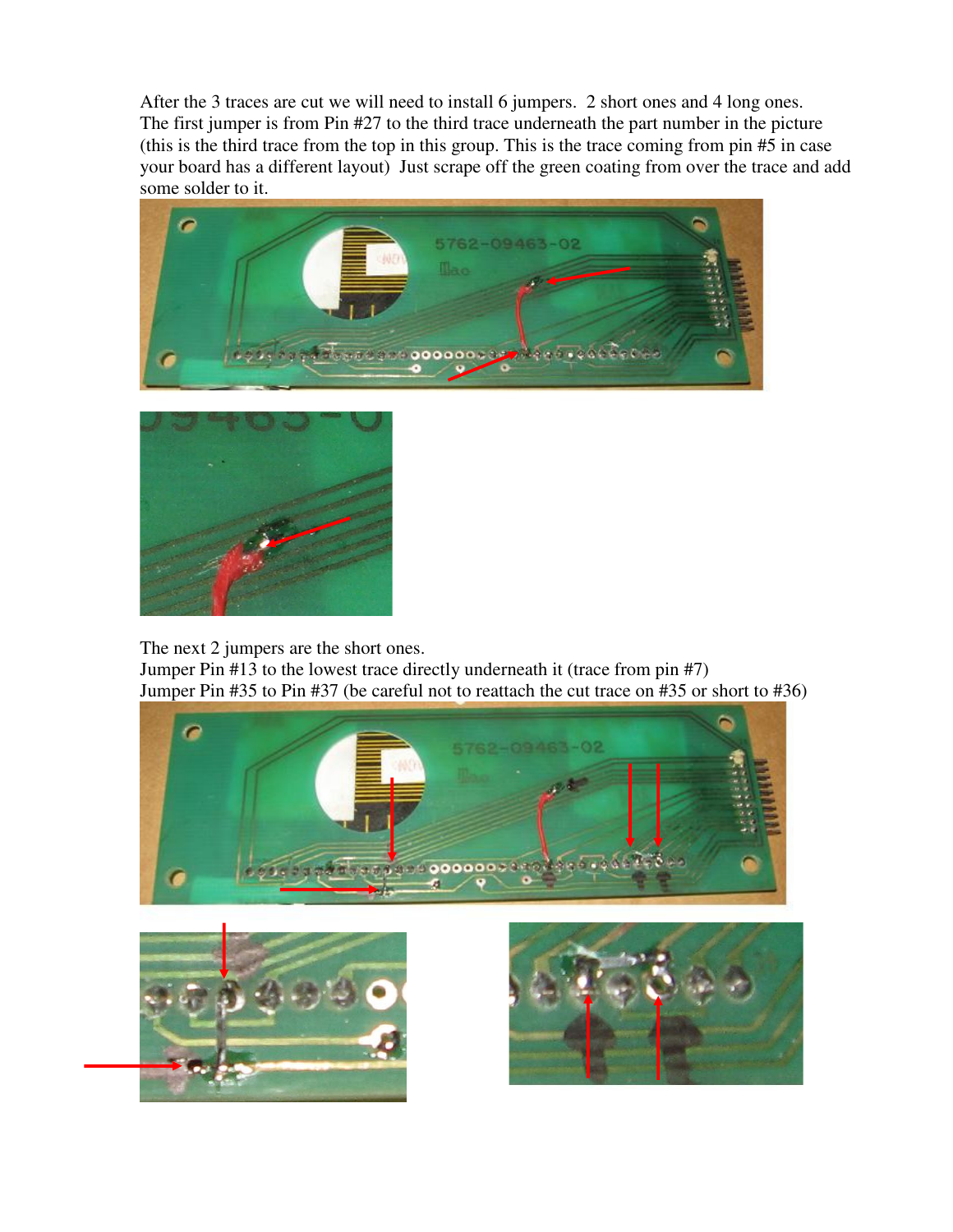The fourth jumper is from Pin #11 to the cut trace from Pin #35. Scrape the green coating off of the trace above where it was cut. Also note that pin #11 goes to the empty via on the left side of the board so you can solder to that pad





The Fifth Jumper goes from Pin #25 to Pin #35 (or #37 either is OK)



The last jumper goes from Pin #9 to Pin #33